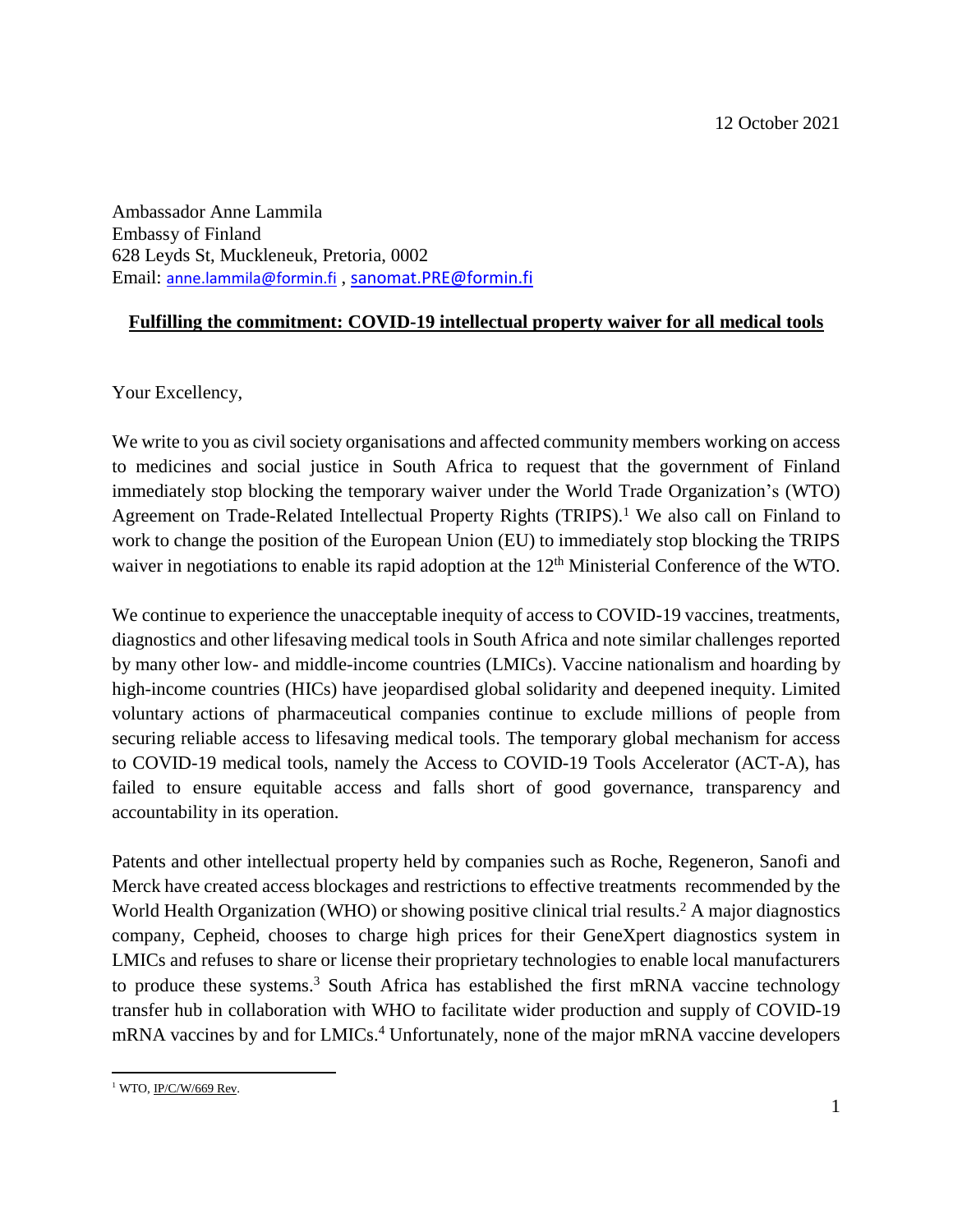have joined this initiative, and patents on mRNA vaccines secured by these developers are hindering prospective local production. Moderna has not applied for registration to supply its vaccine in South Africa but has already obtained South African patents related to the vaccine.

People in LMICs have contributed to breakthroughs in biomedical science during this pandemic. In addition to South Africa's supportive public policies and funding, thousands of South Africans have supported and participated in critical clinical trials leading to eventual medical innovations that can save lives around the world. However, these contributions have not ensured equitable and reliable access to the resulting COVID-19 medical tools. Instead we are forced to rely on HIC donations and major companies' minimal and delayed deliveries. Our right to produce and supply these urgently needed medical tools is denied. This is injustice. We demand change, not charity. We call on Finnish government to join waiver-supporting countries to make the TRIPS waiver a reality, enabling greater self-reliance for South Africa and other LMICs.

We are deeply concerned that the EU is the main blockage in TRIPS waiver negotiations. This blockage continues despite an increasing number of individual EU member states expressing support for the waiver and a clear demand from the European Parliament for the EU to stop blocking the waiver negotiation.<sup>2,3</sup> Instead of engaging in text negotiations on the waiver, the EU has submitted a counterproposal that offers nothing new to help address the present pandemic challenges.<sup>4</sup> We do not understand how the EU can present such an unproductive counterproposal in the midst of a global pandemic. Nor do we understand why EU member states do not distance themselves from this approach. The EU's blockage comes in addition to actions by the EU that have contributed to deepening COVID-19 vaccine inequity. The EU has hoarded excess vaccines, denied responsibility to request that corporations share technologies, and continues to ignore the evidence of the need for a waiver to overcome the limitations of existing intellectual property rules. <sup>5</sup> We ask Finland as a major EU member state that continues to oppose the waiver proposal to change its position, joining other waiver-supporting EU members and working to change the EU position at the WTO.

The waiver negotiation has been delayed for over a year while the pandemic continues to affect millions of people, with more concerning variants of the virus putting even greater strain on already overburdened public health systems. The world is watching now as the WTO Ministerial Conference is fast approaching. The waiver should be adopted with coverage for all lifesaving

 $3$  European Parliament resolution of 10 June 2021 on meeting the global COVID-19 challenge: effects of the waiver of the WTO TRIPS Agreement on COVID-19 vaccines, treatment, equipment and increasing production and manufacturing capacity in developing countries (2021/2692(RSP)). 2021. Available from: [https://www.europarl.europa.eu/doceo/document/TA-9-2021-0283\\_EN.html](https://www.europarl.europa.eu/doceo/document/TA-9-2021-0283_EN.html)

<sup>4</sup> MSF. MSF analysis of EU communications to TRIPS Council on COVID-19 IP waiver proposal. 2021. Available from: <https://msfaccess.org/msf-analysis-eu-communications-trips-council-covid-19-ip-waiver-proposal>

<sup>5</sup> MSF. Briefing note: EU's hollow promises of global COVID-19 vaccine equity. 2021. Available from:

 $\overline{\phantom{a}}$ 

[https://msfaccess.org/sites/default/files/2021-09/COVID19\\_BriefingNote\\_EU\\_hollow\\_promises\\_ENG\\_15.9.2021.PDF](https://msfaccess.org/sites/default/files/2021-09/COVID19_BriefingNote_EU_hollow_promises_ENG_15.9.2021.PDF)

<sup>2</sup> Cue C. Sánchez promete donar 30 millones de vacunas y defiende el multilateralismo en un ambiente de tensión internacional en la ONU. El Pais. 2021 Sep 22. Available from[: https://elpais.com/espana/2021-09-23/sanchez-promete-donar-30-millones-de-vacunas-y-defiende-el](https://elpais.com/espana/2021-09-23/sanchez-promete-donar-30-millones-de-vacunas-y-defiende-el-multilateralismo-en-un-ambiente-de-tension-internacional-en-la-onu.html)[multilateralismo-en-un-ambiente-de-tension-internacional-en-la-onu.html](https://elpais.com/espana/2021-09-23/sanchez-promete-donar-30-millones-de-vacunas-y-defiende-el-multilateralismo-en-un-ambiente-de-tension-internacional-en-la-onu.html)